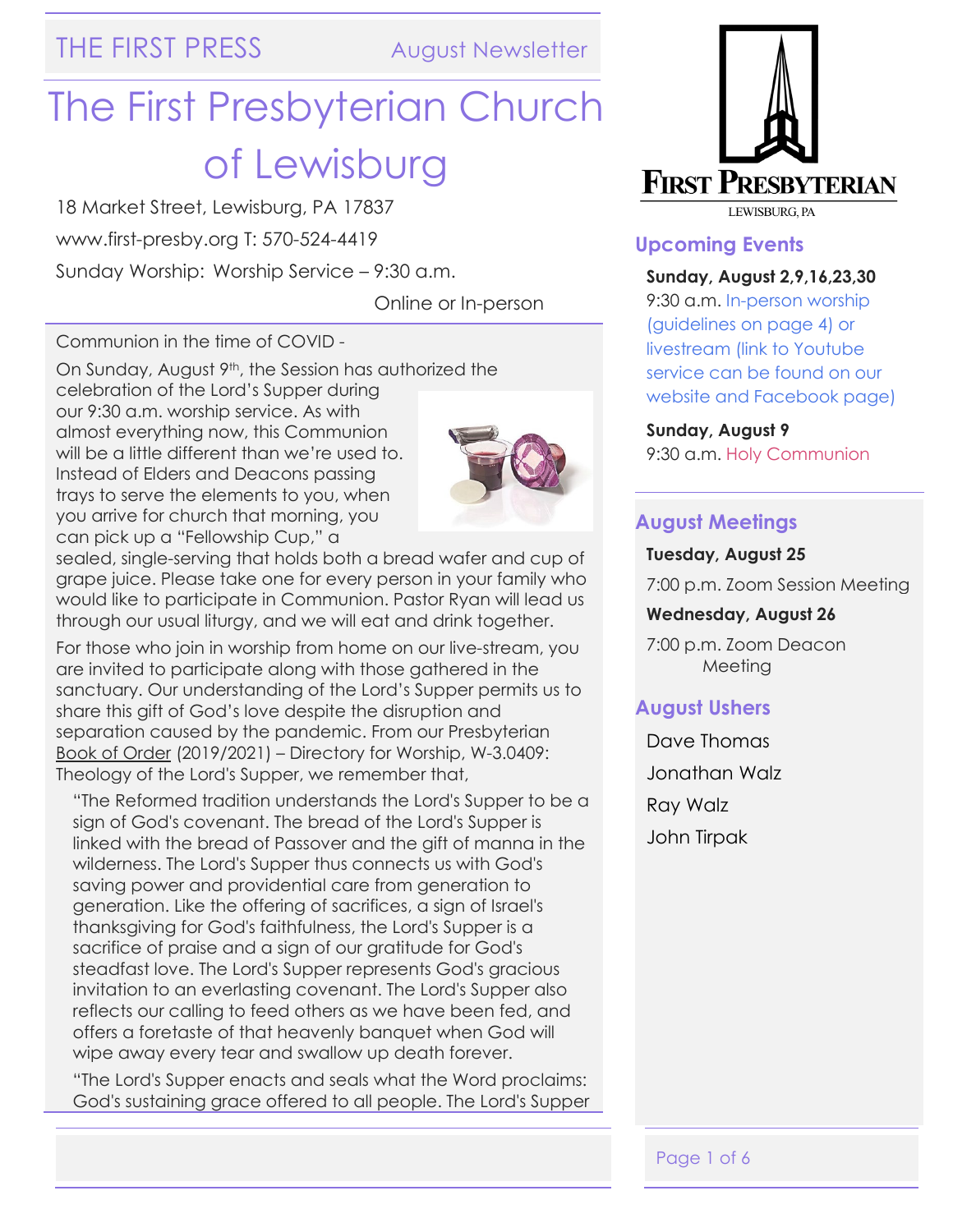is at once God's gift of grace, God's means of grace, and God's call to respond to that grace. Through the Lord's Supper, Jesus Christ nourishes us in righteousness, faithfulness, and discipleship. Through the Lord's Supper, the Holy Spirit renews the Church in its identity and sends the Church to mission in the world. When we gather at the Lord's Supper the Spirit draws us into Christ's presence and unites with the Church in every time and place. We join with all the faithful in heaven and on earth in offering thanksgiving to the triune God. We reaffirm the promises of our baptism and recommit ourselves to love and serve God, one another, and our neighbors in the world."

As we remember and celebrate God's saving grace by breaking bread and sharing the cup, our risen Savior Jesus unites us with Him, and all God's people. What is most important is not where we eat and drink this sacrament, but how – by responding to Jesus' invitation to His table with a spirit of faith, repentance, and love.

For those who are worshipping from home, you may use any bread and grape juice/wine that you have on hand. A note about what to do with leftovers – it has always been my practice to return any unused bread and juice from a Communion service to the earth from which God grew them. If, however, you prefer to share in Communion with the same elements we're using here at church, please call the office during the week and we will gladly bring you Fellowship Cups before Sunday morning.

Pastor's Bible Study-

Starting on Thursday, August 13th, at 7:00 p.m., I will host a Zoom Bible study. To join, email me at [pastor@first](mailto:pastor@first-presby.org)[presby.org](mailto:pastor@first-presby.org) and I'll send you the Zoom link and some readahead/discussion questions. I plan to hold this group every Thursday through September 10<sup>th</sup>. I still haven't settled on a particular book or topic – so if you have any suggestions now's your chance to share your ideas!

Peace to you!

#### Pastor Ryan

#### **Heading into Fall**

As we continue to navigate this season of uncertainty, I want to share what the Session has planned as summer transitions into fall.

As usual, we will move our worship service time back to 10:30 a.m., starting on Sunday, September 13<sup>th</sup>, the first Sunday following Labor Day. We will not have an in-person Rally Day event to mark the start of Sunday School, but will begin offering virtual (Zoom) classes for both adults and children, from 9:00-9:30 am. The September newsletter will have more details about class subjects and age/gradegroupings for our children, as well as directions on how to connect to these online opportunities for study and growth.

As we move into September, our worship service will keep the same format we've been using since our re-gathering in June. We will maintain our social-distancing and mask wearing, and continue lifting up our hymns and songs from our hearts – not with our voices! Because the number of COVID cases is still increasing in the Susquehanna Valley, we will not open our nursery for drop-off childcare, or dismiss our younger children for Children's Church.

We continue to have a TV with the live-stream of the service set up in the Chapel. Youtube Livestreaming will continue for the foreseeable future, and DVD recordings of the service can be mailed to you by calling the church office.

Page 2 of 6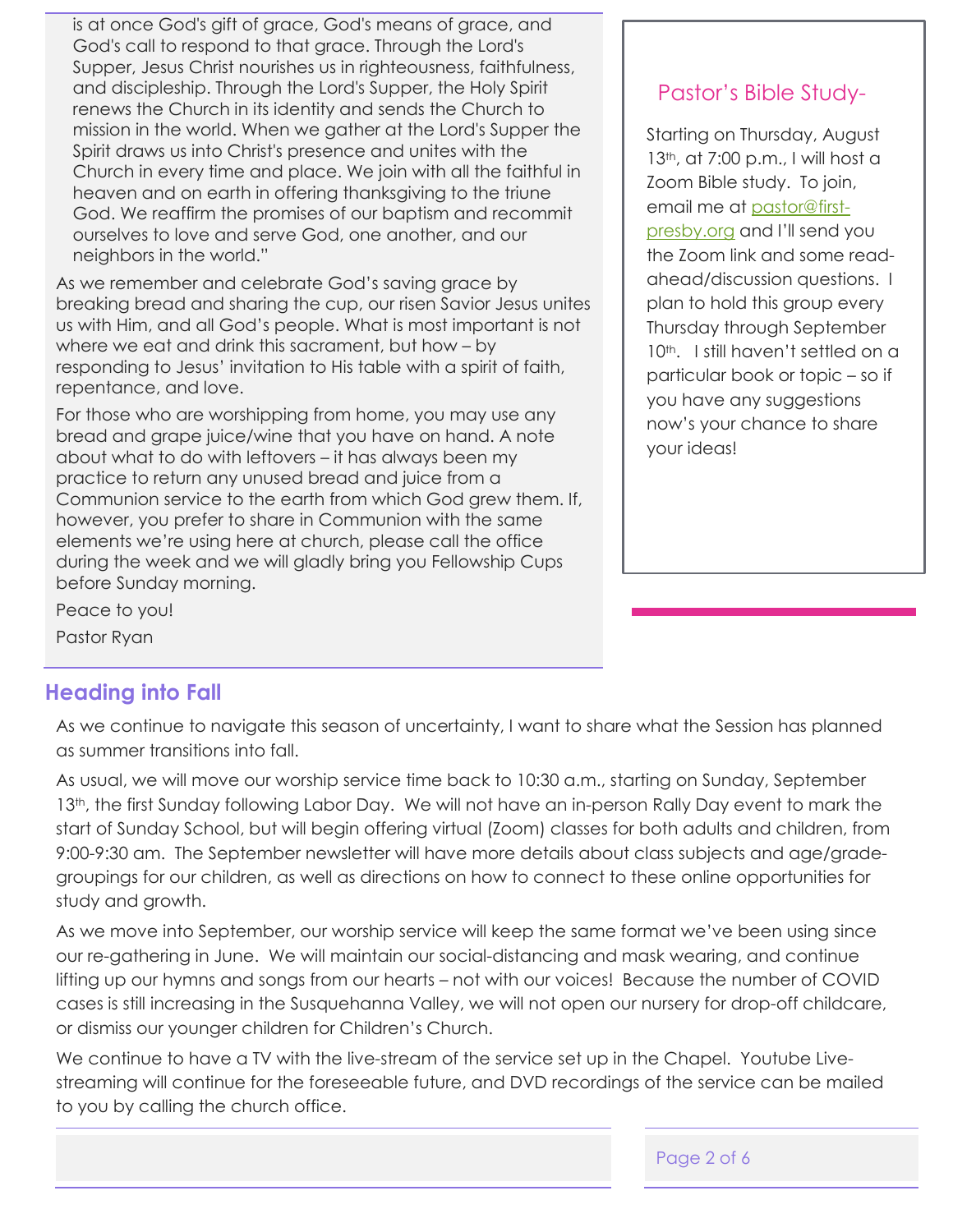### **August Birthdays & Anniversaries**

#### **August Birthdays**

- 2 Chloe McSween
- 4 Laura Graver, Rebecca Mignot, Lucas Winner
- 7 Daniel Cavanagh, Tim Cavanagh, Mark Reif, Ann Roll
- 8 Thomas Gresh
- 9 John Walsh
- 11 Barb Schmidt
- 14 Ariel Cooper, Nancy Curran, Avery Mast, Audrey McSween
- 18 Pat Samuelson
- 20 Keith Kunkel
- 22 Sammy Miller, Ann Miller, Connie Moore
- 23 Kim Gilger
- 24 Emersyn Papson
- 25 Samuel Gill, Kerry Shutt, Sally Vogel
- 26 Ryan Kraus
- 28 Patricia Apple, Garrett Brown
- 29 Tony Collins, Rick Stancavage
- 30 Keay Hathaway
- 31 Nathaniel Reid

## **August Anniversaries**

- 2 Jason & Sarah Friedberg 4 Richard & Peg Erdley, Matt & Ashley Kalcich 5 Tom & Mary Lou Rich 6 Don & Nancy Steckel 7 Mike & Jackie Mast 8 Matt & Wendy McTammany, Steve & Kristen Mebius 12 Seth & Judith Ziegler 14 Wayne & Marilyn Gaver 15 Jim & Patty Apple 17 Clint & Karen Shurtliffe 19 John & Jessie Walsh 22 Atwood & Gail Ross 23 Ralph & Peggy Starkey
- 25 David & Anne Goehring
- 26 Brent & Ashley Papson
- 29 Dave & Marcia Thomas





Page 3 of 6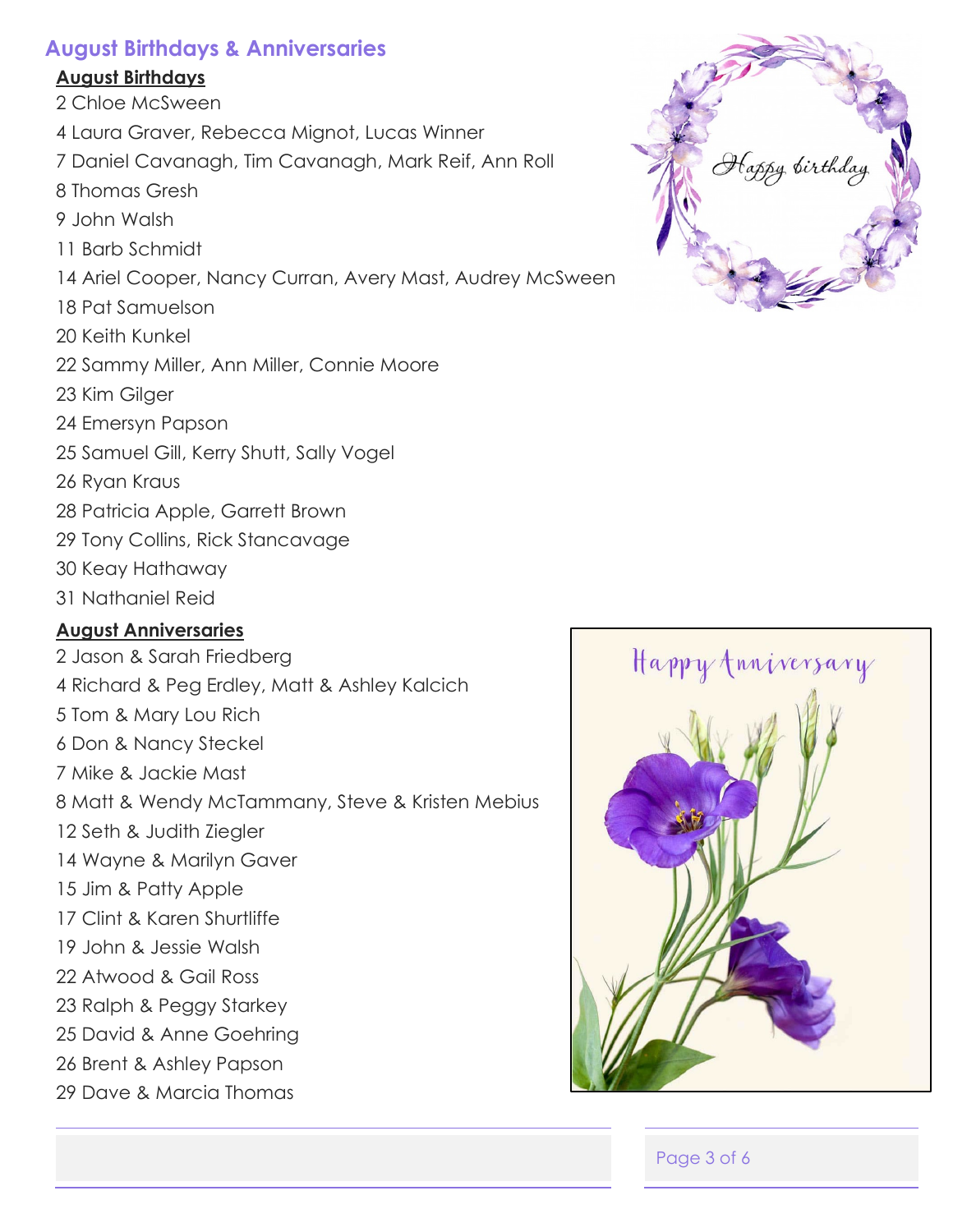## **Reminder: Guidelines for In-Person Worship Service at 9:30 a.m.**

- Entrance to the church will be limited to the sanctuary doors on Market St., and the CE building doors (both the parking lot and ramp, and sidewalk from Market St). Signs will be placed on the other exterior doors directing people to these entrances. Entrance and interior doors will be propped open.
- Masks (cloth or surgical) are required to be worn inside the church building. Signs announcing this will be posted at entry doors. Masks will be available and provided to those who arrive without one. If someone indicates they cannot wear a mask for a medical reason, they will be directed to watch a live-feed of the service from the Chapel.
- A sign-in sheet will be located at each door so that we can accurately record who attends. This information will be used to assist with contract tracing in the event an infection is identified.
- Hand sanitizer will be located at each door. Gloves will also be available.
- A Greeter wearing gloves will be stationed at each entrance to monitor mask wearing, assist with sign-in, direct guests to the sanctuary, and offer a warm welcome back to church!
- Sanctuary pews will be roped off before Sunday morning. Windows will be open to promote air circulation. Families/households will sit together. There will be no childcare. Children will stay in their seats for the Children's Message.
- Ushers will monitor sanctuary seating to maintain safe distancing. Overflow seating will be provided in the Chapel and Parlor.
- Bibles, hymnals and fellowship pads will be removed from pews before Sunday. The screen and projector will be used for lyrics and announcements. We will not sing along with hymns, but quietly hum and meditate on the words.
- Offering plates will be placed at the exits at the end of the service. Following the benediction, Pastor Ryan will dismiss members by section in order to maintain safe distancing.
- The only restrooms open will be those located between the office hallway and the CE/Great Hall stairway. Doors will be propped open.
- The CE wing, Offices, Library, Kitchen, Great Hall, Cave and lower-level will be marked off as 'closed.' Water fountains will be covered.
- Pastor Ryan advises that anyone in a higher-risk category, or who is experiencing any symptoms of illness, should continue to participate in worship from home. The service will be live-streamed and dvd copies can be mailed by request.

Page 4 of 6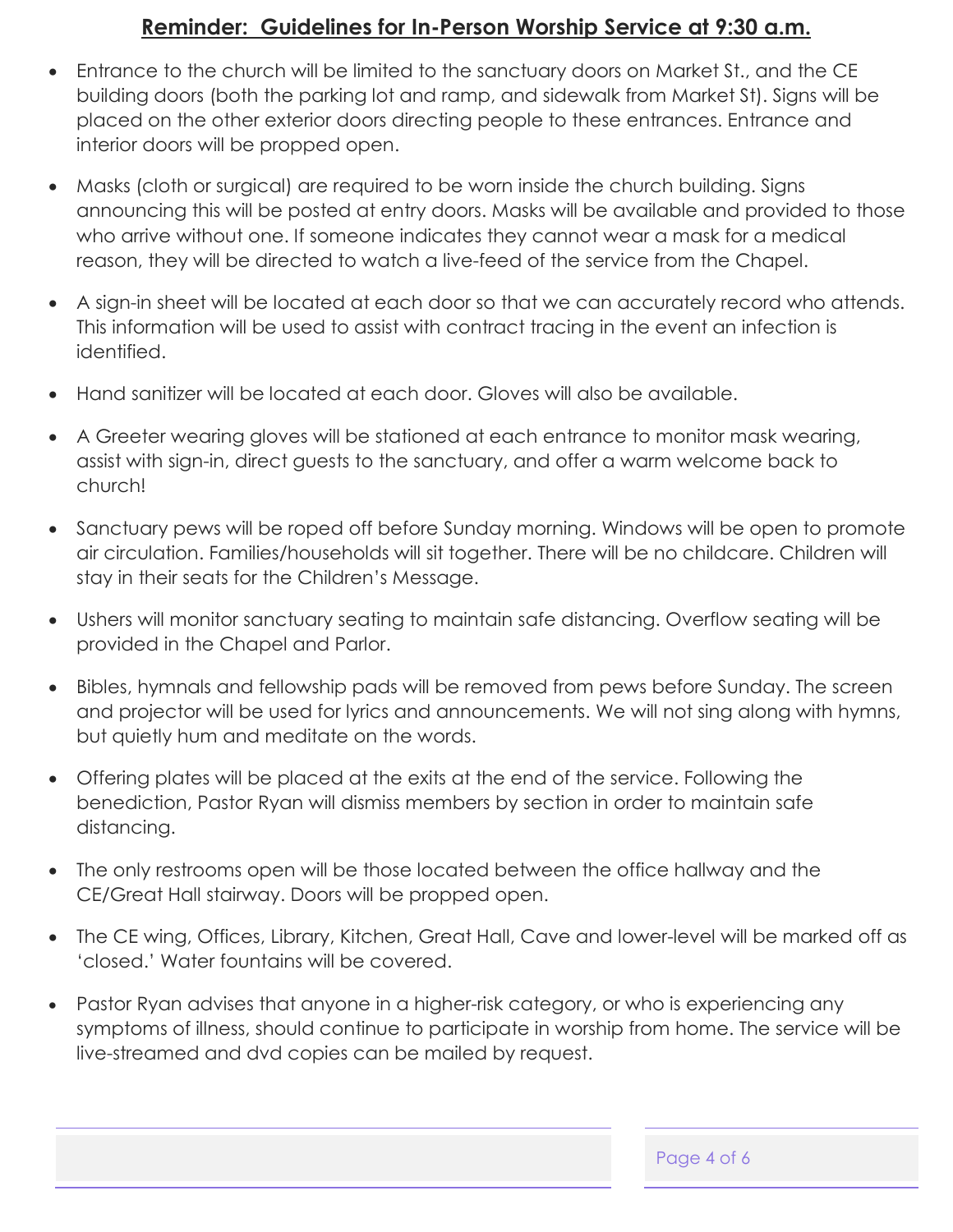

## **First Presby Kids News** AUGUST 2020

*Jesus said, "Let the little children come to me, and do not hinder them, for the kingdom of heaven belongs to such as these." Matthew 19:14*

**It's time! Children's programming is returning!** We will be reopening with a gradual approach. **September** will see virtual Sunday school classes for children and adults, 9:00-9:30 on Sunday mornings. Sunday services will move to 10:30 a.m. **Nursery and Kids Church will remain closed.** We will use the month to assess local numbers and review how the public school reopening is going, then potentially proceed with in-person classes beginning in October or November.

## **How can YOU serve?**

- **Sunday School** classes will resume (virtually in September). Be part of a teaching team! Each class operates best with **3 to 4 teachers** who can divide up the weeks according to their personal schedules. Curriculum will be provided for you and you may customize it for your class – allowing time for a lesson, an activity or craft, and plenty of time for discussion and getting to know the youngest members of our church. **We NEED volunteers for Nursery (from birth to pre-K), K-2nd grade, and 3rd-5th grade!**
- **Nursery** will reopen in October or November during 10:30 a.m. services. It is available for children from birth up to age 4. It's a time to play, read, and listen to music.
- **Kids Church** will reopen in October or November for kids age 4 through 3<sup>rd</sup> grade. Children are dismissed to Kids Church following the children's message every Sunday except for Family Sunday. Materials and a brief lesson will be provided for you. Engage the kids in a game, craft, or activity, and allow time for free play.
- **Children's Message** Let the children learn from our congregation! Share a life lesson, a Bible lesson, or a special story with the children during Sunday morning services.

## **DON'T MISS OUT ON THE FUN!** Contact Corey to volunteer!



## **Follow us on Facebook @ First Presby Kids** for resources, updates and more!

Corey Jusko, Director of Children's Ministry 708-296-7906 firstpresbykids@gmail.com

Page 5 of 6